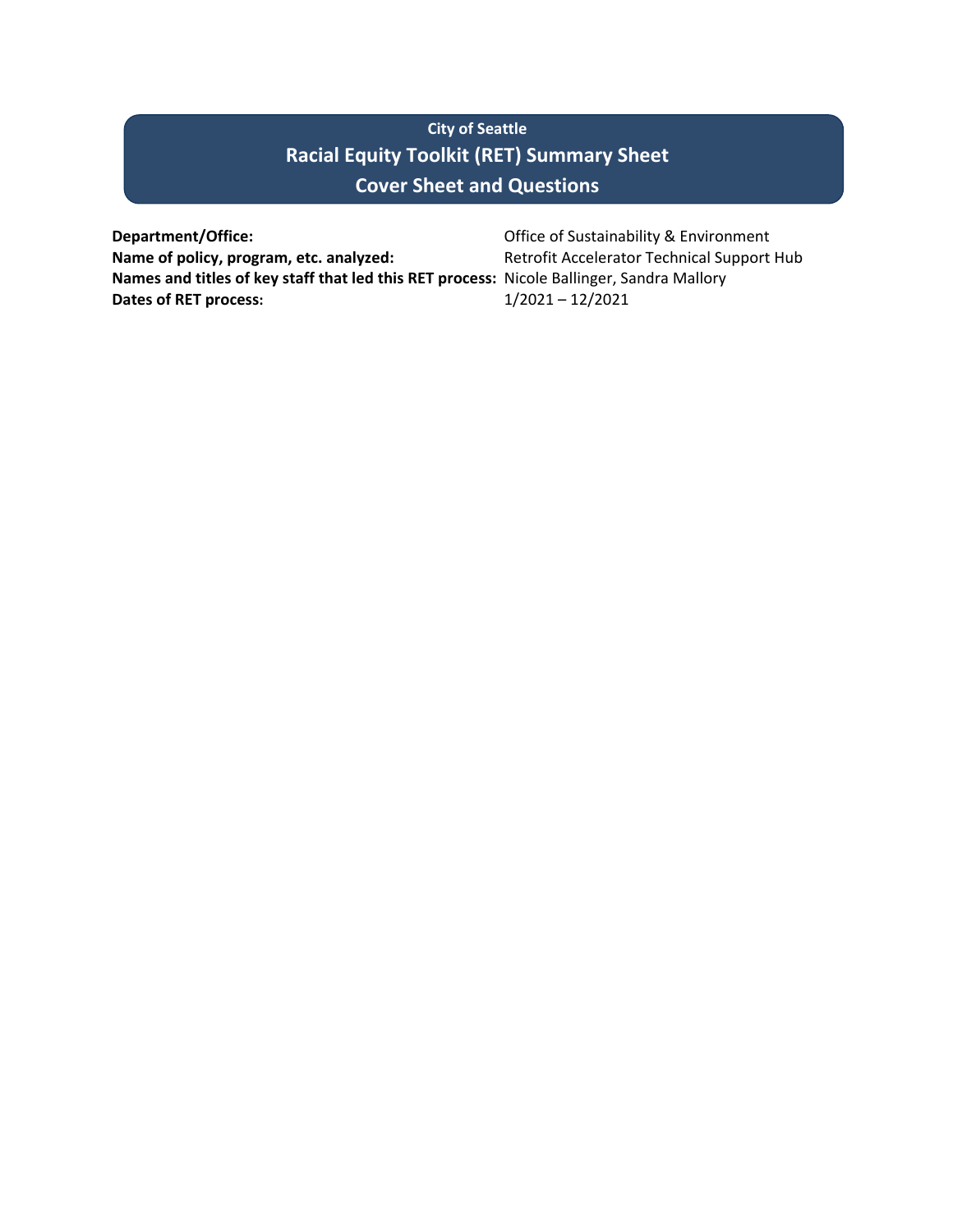# **Retrofit Accelerator Technical Support Hub RET Summary Questions**

## **1. Describe the project, program, policy, or budgetary decision that you assessed using the Racial Equity Toolkit.**

The Retrofit Accelerator (working name: Seattle Clean Buildings Accelerator) is envisioned as a new technical support program for owners\* of nonprofit facilities and other commercial buildings (>50,000 ft<sup>2</sup> in size) with less internal capacity (staffing, financial, etc.) to meet the [State of WA Clean Buildings](https://www.commerce.wa.gov/growing-the-economy/energy/buildings/) Act energy efficiency standards and get started on a path to reducing climate polluting emissions. The program will seek to enroll buildings identified as nonprofits and/or serving the BIPOC community or in areas with greater environmental disparities. The program is also intended to help owners better access limited financial incentives offered by the State for early compliance as well as existing utility incentives. If a [Seattle building performance standard](https://www.seattle.gov/environment/climate-change/buildings-and-energy/building-performance-standards) (BPS) policy based on carbon emissions is passed by Council, it would also serve owners of buildings >20,000 ft<sup>2</sup>, including multifamily buildings, starting in 2023 and focus more on emissions reduction to help building owners prepare to meet Seattle requirements. A Seattle building performance standard is currently in policy development in 2022 per [Executive Order](https://durkan.seattle.gov/wp-content/uploads/sites/9/2021/11/2021-09-Climate-EO_2.pdf) and a Retrofit Accelerator was identified in the Seattle BPS RET as an action to support equitable BPS implementation. The Mayor's 2022 budget includes \$220,000 to further program development (building on scoping work in 2020/21) and to begin implementation. Of this, \$200K will be used for consultant contract(s), with \$20,000 reserved for assessing language access needs for the Seattle BPS. Existing OSE staff will provide overall contract and program management. *\*Includes building owner staff and property managers who are typically the most likely contacts.*

### **2. List the racial equity outcome(s) that you set in Step 1 of the RET process.**

OSE's equity outcome for this project is that communities of color have equitable access to healthy, clean environments, free of pollutants or toxins. Additionally, this work is about service equity with a goal to achieve racial equity in City departments' service delivery and resource allocation. This Retrofit Accelerator concept was also created to address racial equity outcomes identified through the Seattle Building Performance Standards (BPS) RET. These are listed below and those in **bold** will be specifically addressed through the Retrofit Accelerator program.

- BIPOC building owners or owners who serve BIPOC communities:
	- o **Manage the financial and capacity burden of meeting both the State's and Seattle's building performance standards (BPS).**
	- o **Can easily navigate the City's and State's BPS compliance requirements.**
- Affordable housing operators and non-profit community-based organizations that own commercial buildings:
	- o **Are not left out of the audit, incentive, and upgrade process.**
- BIPOC commercial and residential tenants:
	- o Are able to live or work in higher-quality, safer, energy-efficient spaces.
	- $\circ$  Are provided pathways that mitigate the risk of temporary or permanent displacement due to building upgrades.
- BIPOC and WMBEs (especially smaller businesses):
	- $\circ$  Will participate in the qualified workforce that conducts building assessments and upgrades. **(Could be a future effort of the Accelerator, beyond 2022)**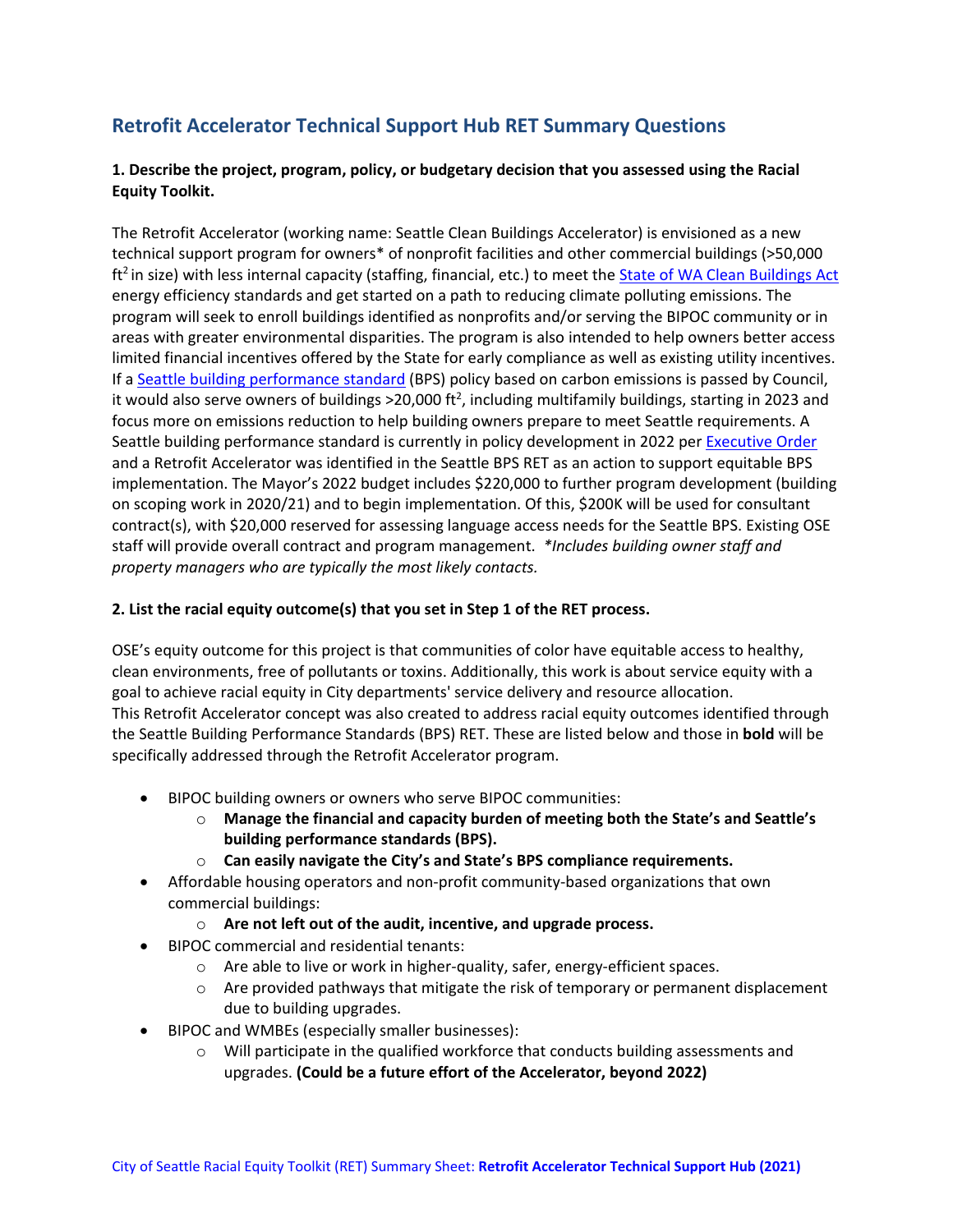## **3. Which stakeholders (groups and/or key individuals) did you engage in this RET? In what ways did you engage them?**

OSE was not able to engage community members during 2020/21 due to the timing of the BPS policy and to Covid impacts, so we used the following sources for information that are detailed in a draft Seattle Buildings Accelerator Scoping document:

- Northwest Energy Coalition (NWEC) conducted about 50 interviews of building owners, service providers and others that will need to meet the State standards to ask them about policy impacts. This included some owners of small buildings and nonprofits.
- OSE's experience implementing the Energy Benchmarking and Building Tune-Ups policies were referenced to understand how building owners with less capacity might be impacted.
- OSE, along with staff from City Light, OED and SCDI participated in a workshop with Sylver Consulting funded through the American Cities Climate Challenge to scope a retrofit/BPS technical support hub. This work included nine interviews and Seattle recruitment specifically targeted nonprofits and owners of smaller commercial and multifamily buildings to participate.

# **4. Please describe up to five key benefits and/or burdens for people of color of this policy, program, project, or other decision, which the RET process helped you to identify or confirm.**

This program will benefit people of color that may live in areas with greater environmental disparities because the buildings existing in those areas and/or serving BIPOC communities that need to comply will not be left behind. For example:

- Buildings owners with less capacity tend to not have in-house sustainability or energy manager staff to help them understand complex energy-related requirements and comply. This program will offer that type of support as a free external service to help reduce the burden and support more equal opportunities to comply and benefit from the requirements.
- Owners with less capacity will be better able to compete for the limited State incentives and will get help accessing utility programs.
- A risk of WA State energy standards compliance is that building owners could upgrade to efficient, but climate polluting gas equipment. This program will help participants select efficient, lower carbon alternatives such as electric heat pumps.

# **5. Please describe up to five key actions – things that you will do differently or begin to do now – of this policy, program, project, or other decision, which will increase opportunity and/or minimize harm for people of color.**

- *RFP Process* Since an RFP will be issued to select a firm to manage and implement the program, include equity provisions in the RFP. While the program will need implementation by an entity with energy/emissions reduction expertise, which unfortunately limits the number of WMBE firms that might respond, work to engage such firms to apply or allow partnerships of firms and community organizations that might help amplify the outreach.
- *Improved Outreach & Communications* The City will amplify the limited efforts of the State to connect with building owners at the individual level to demystify this extremely complex State law so that they can begin to figure out how their building can comply and benefit. The program will also create materials to clearly explain the complex requirements and opportunities to reduce climate pollution and decarbonize within the context of what matters to these building